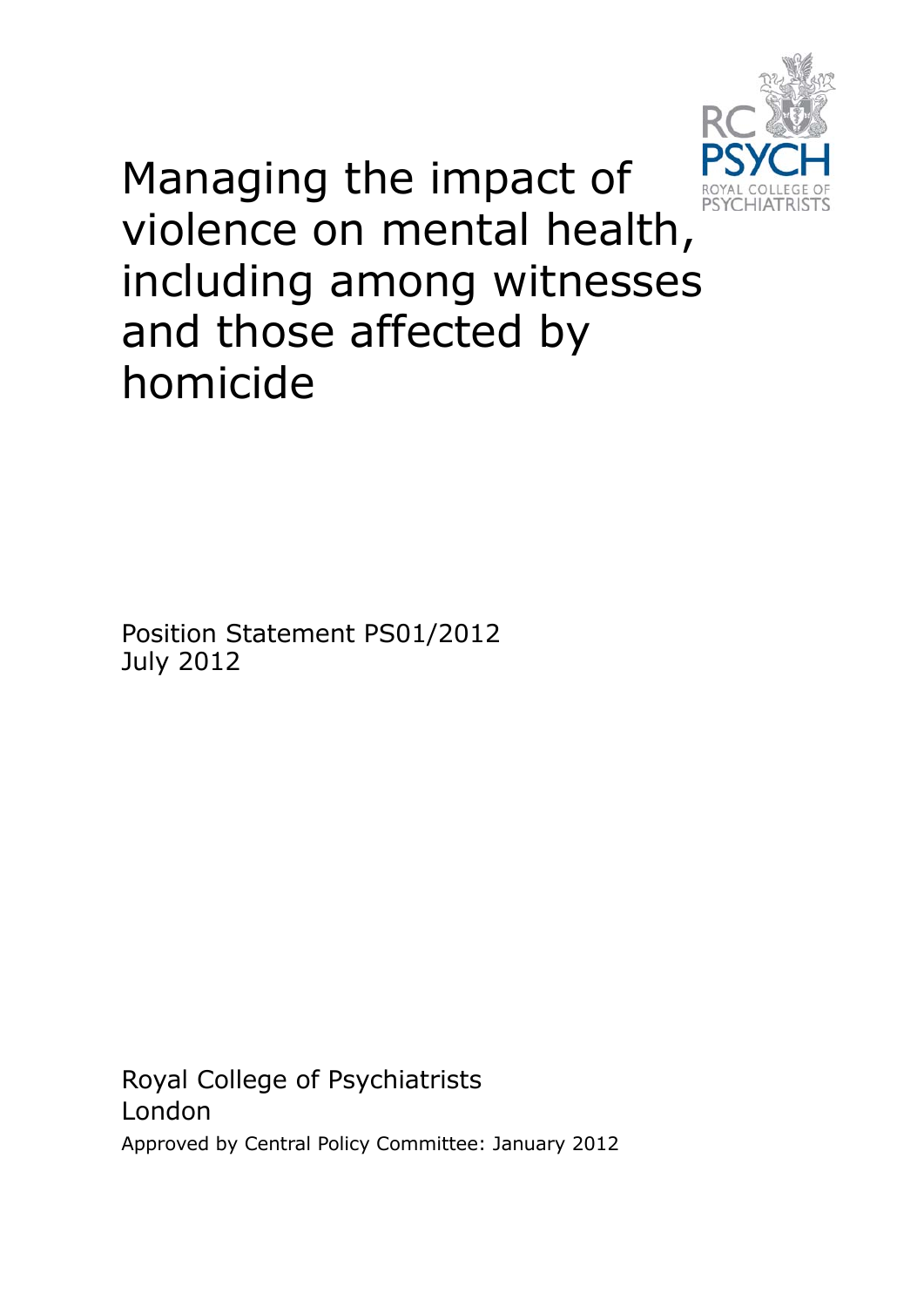# Authors

| <b>Jonathan Shepherd</b> | Professor of Oral and Maxillofacial Surgery,<br>and Director of the Violence and Society<br>Research Group, Cardiff University, and<br>Cardiff and Vale University Health Board |
|--------------------------|---------------------------------------------------------------------------------------------------------------------------------------------------------------------------------|
| Jonathan Bisson          | Director of Research and Development and<br>Honorary Consultant Psychiatrist, Cardiff<br>University School of Medicine, and Cardiff<br>and Vale University Health Board         |

#### **DISCLAIMER**

This guidance (as updated from time to time) is for use by members of the Royal College of Psychiatrists. It sets out guidance, principles and specific recommendations that, in the view of the College, should be followed by members. None the less, members remain responsible for regulating their own conduct in relation to the subject matter of the guidance. Accordingly, to the extent permitted by applicable law, the College excludes all liability of any kind arising as a consequence, directly or indirectly, of the member either following or failing to follow the guidance.

This guidance is endorsed by The College of Emergency Medicine, the Royal College of General Practitioners and the national charity Victim Support (www.victimsupport.org)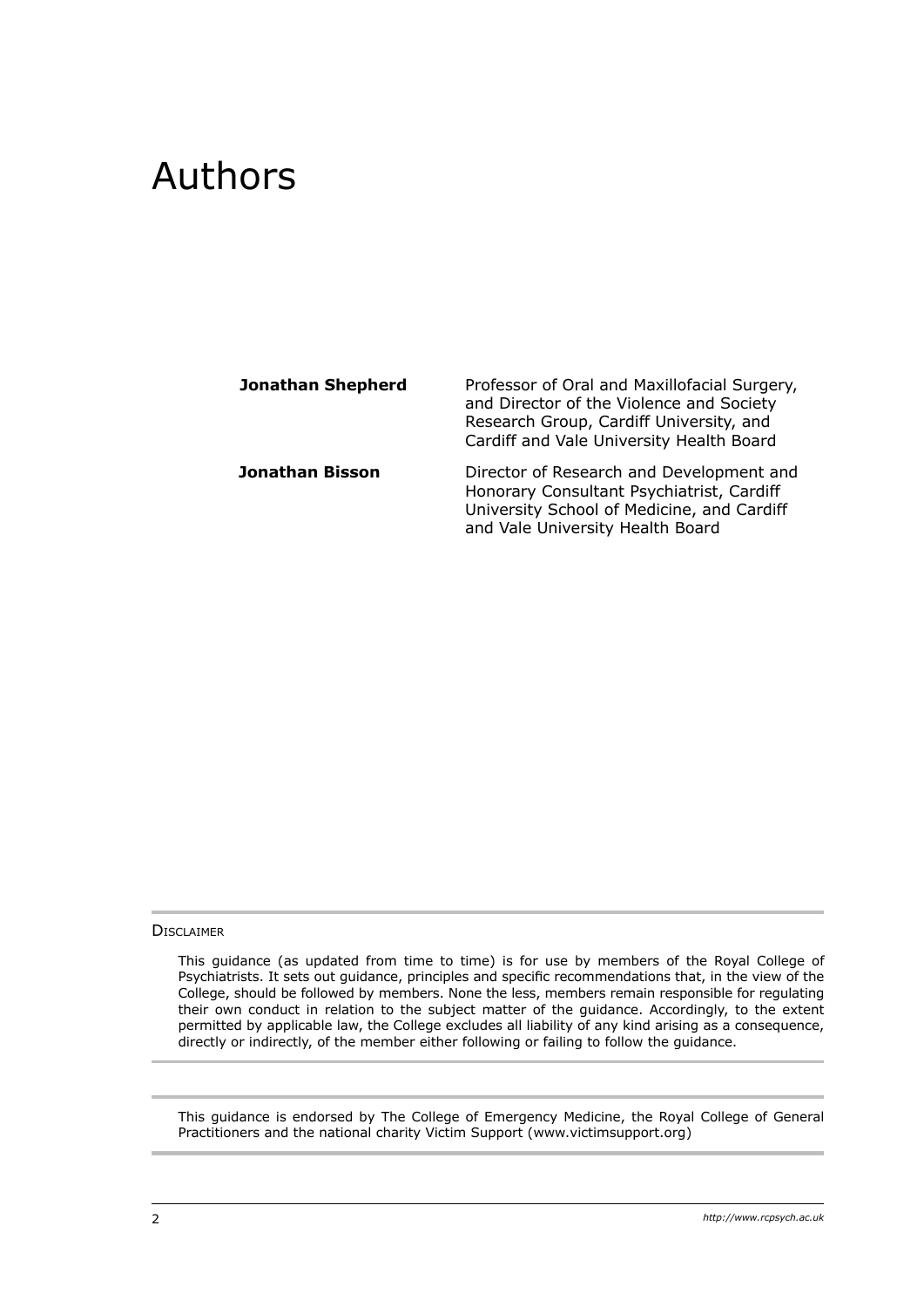# Introduction

Physical violence, including sexual violence, is a major cause of mental health morbidity among individuals injured in violence, witnesses and those affected by homicide.<sup>1</sup> Traumatic stress is high on public and healthcare agendas, although services are relatively undeveloped. Cost-effective interventions have been developed<sup>2</sup> but pathways in which they can be delivered have been identified only recently.<sup>3</sup> Guidance is necessary which defines and promotes a care pathway across all relevant agencies. Mental health professionals have unique opportunities to institute these interventions by working in and with the justice system, third-sector organisations and health services. The approach, which is the basis of this Position Statement, integrates the management of physical and mental health injury and takes account of the significant mental health histories of many of those injured in violence.

The purpose of this Position Statement is to improve mental health outcomes for those affected by violence across genders, all age groups and all violence categories. This Position Statement is intended for psychiatrists, mental health service commissioners and managers, Victim Support and other support providers and commissioners, government victim service commissioners and planners, general practitioners and emergency physicians.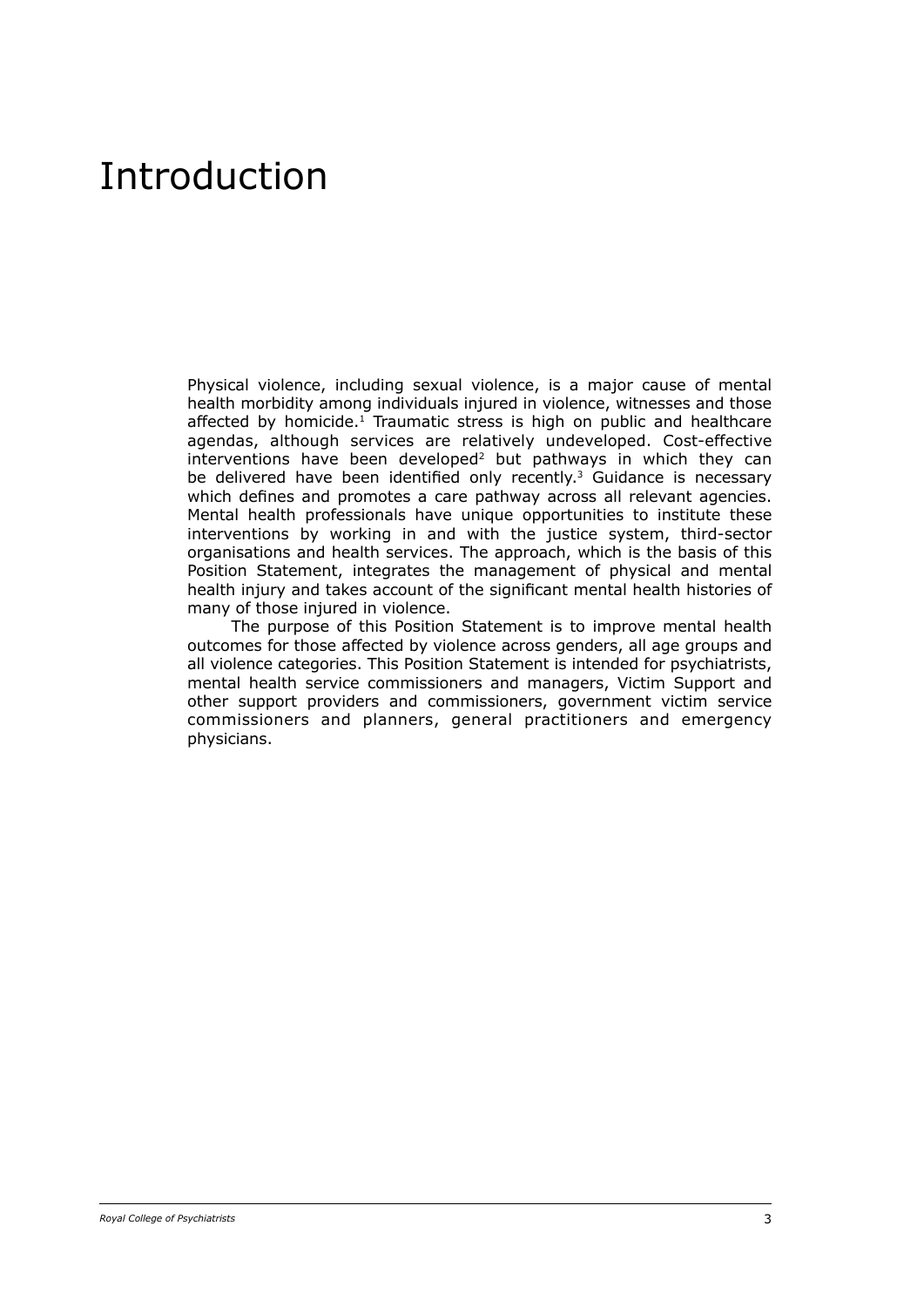# Policy context

Successive UK governments have taken steps to bring prisoner care into the National Health Service,<sup>4</sup> and there is now also keen interest among policy makers to integrate victim services. In England, and also in the devolved UK administrations, traumatic stress services have been developed largely outside mainstream mental health services. Separate health, crime and justice and safety partnership funding have made uniform delivery difficult.

A care pathway for people injured in violence has been established ('preventing violence – caring for victims'), $3$  which is underpinned by the Royal College of Surgeons' guidance on managing alcohol misuse, $5$  and College of Emergency Medicine guidance on information sharing for violence prevention.6 The guidance presented here concerns the management of the impact of violence on mental health to complement this existing Royal College guidance, thereby providing an integrated approach to care across specialties and relevant statutory and third-sector parties. The National Institute for Health and Clinical Excellence (NICE) has published guidance on the management of post-traumatic stress disorder (PTSD).<sup>7</sup>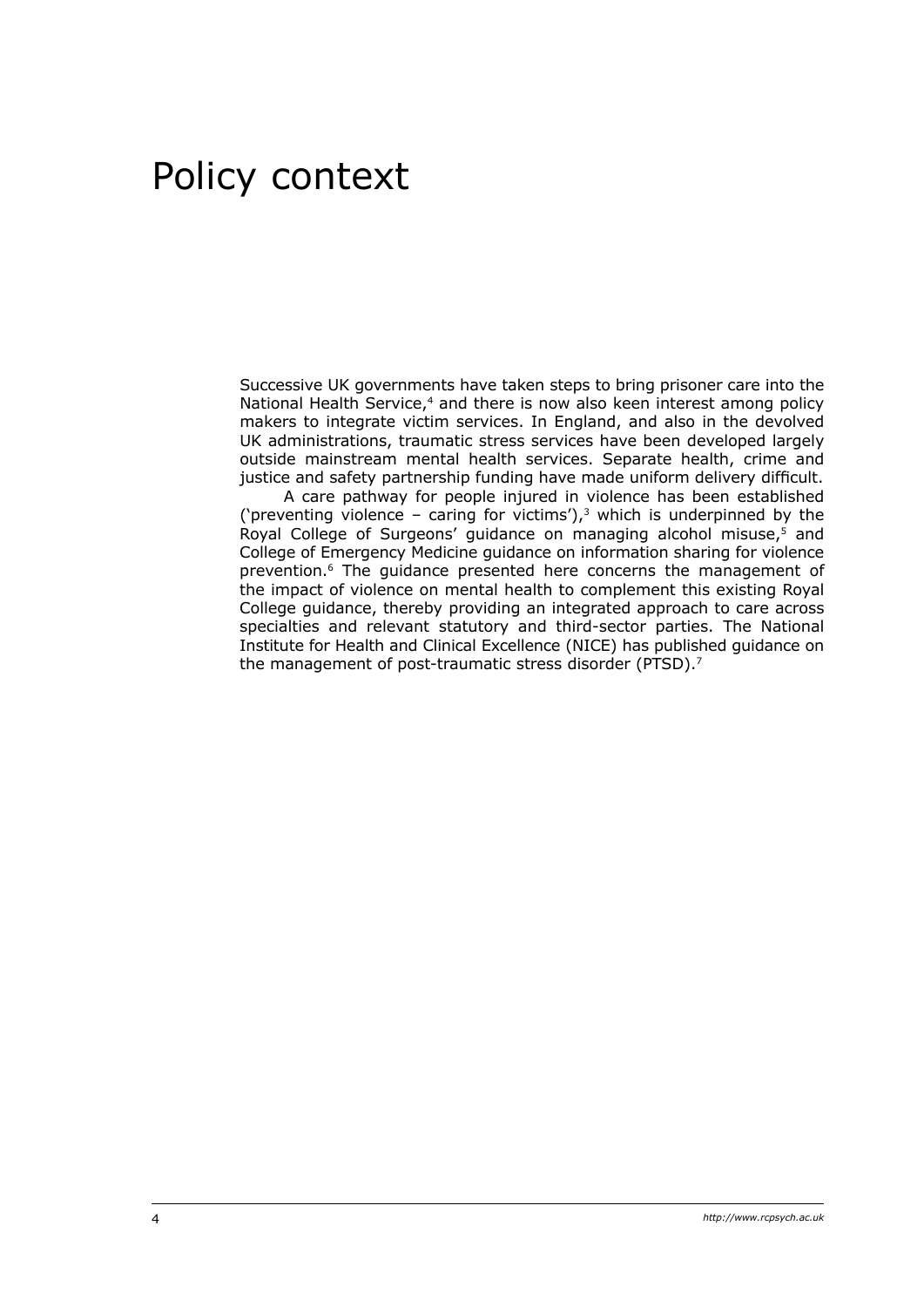### Guidance

There is a strong evidence base for trauma-focused psychological treatments to treat PTSD and for both psychological and pharmacological interventions to treat comorbid conditions such as anxiety, depression and substance use disorders commonly found in individuals injured in and otherwise affected by violence.2,8 Trauma-focused cognitive–behavioural therapy for patients with acute PTSD or acute stress disorder reduces the risk of chronic PTSD.<sup>9</sup> Formal screening and triage of everyone exposed to traumatic events in primary care and in emergency department settings has been found to be inefficient and wasteful.<sup>10</sup> However, raised awareness among health professionals and trained volunteers in community and criminal justice settings can result in more individuals affected by violence and other crime accessing the support and treatment they need. Individuals injured or affected by violence in other ways who demonstrate evidence of mental health effects should be referred by Victim Support or other competent support agencies to primary care for further assessment. The stepped care approach summarised in Fig. 1 takes account of co-existing mental health conditions.

The Royal College of Psychiatrists is championing the introduction of this pathway in collaboration with the Royal College of General Practitioners, the College of Emergency Medicine and Victim Support, acknowledging that a wide range of third-sector and statutory agencies can provide effective services. The College can help by increasing awareness of this approach, highlighting the training opportunities for staff who deliver the interventions, and supporting the work of other sectors in this context. Psychiatrists themselves can identify and implement ways in which this pathway can be facilitated in their services, for example ensuring that psychiatrists and other mental health professionals/counsellors are trained to recognise and manage mental health disorders that occur following violence.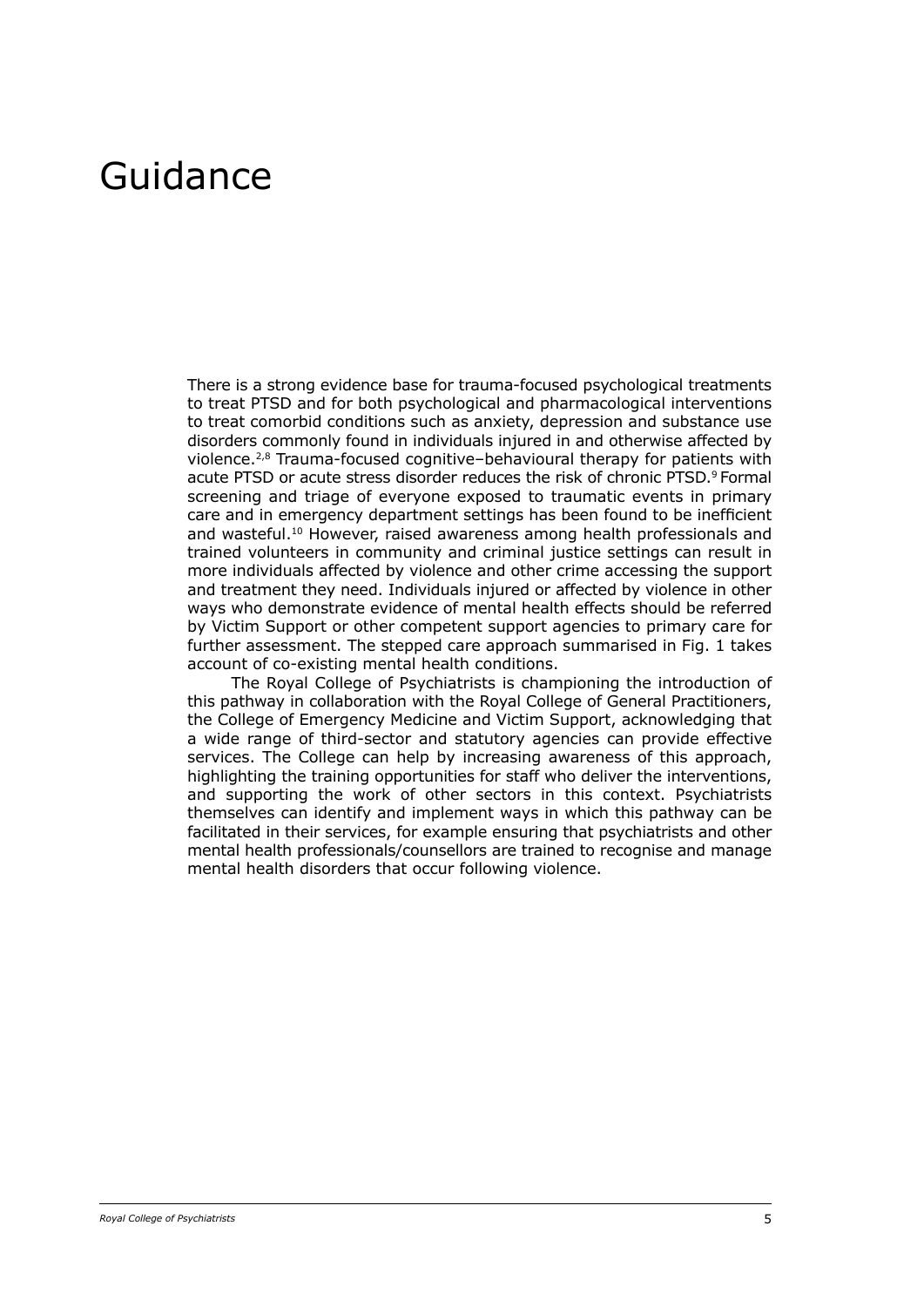

**Fig.1** Stratified, stepped care model for people injured in or affected by violence in other ways.

a. For example, the leaflet 'Silence Hurts Too' published by Cardiff Community Safety Partnership (www.vrg.cf.ac.uk/ Files/2011Silence\_Hurts\_Too\_leaflet\_b.jpg). Services include third-sector agencies such as Victim Support and statutory sector agencies such as sexual assault referral centres (SARCs).

b. Identification should consider common mental disorders, including depression, anxiety, substance misuse and posttraumatic stress disorder. Brief questionnaires such as the Trauma Screening Questionnaire<sup>11</sup> may help in this process (www.completepractitioner.com/assessment/PSD.pdf).

c. Support defined as practical, pragmatic and empathic.

d. For example: severe forms of common mental disorders; psychosis; high suicide, homicide or other risk.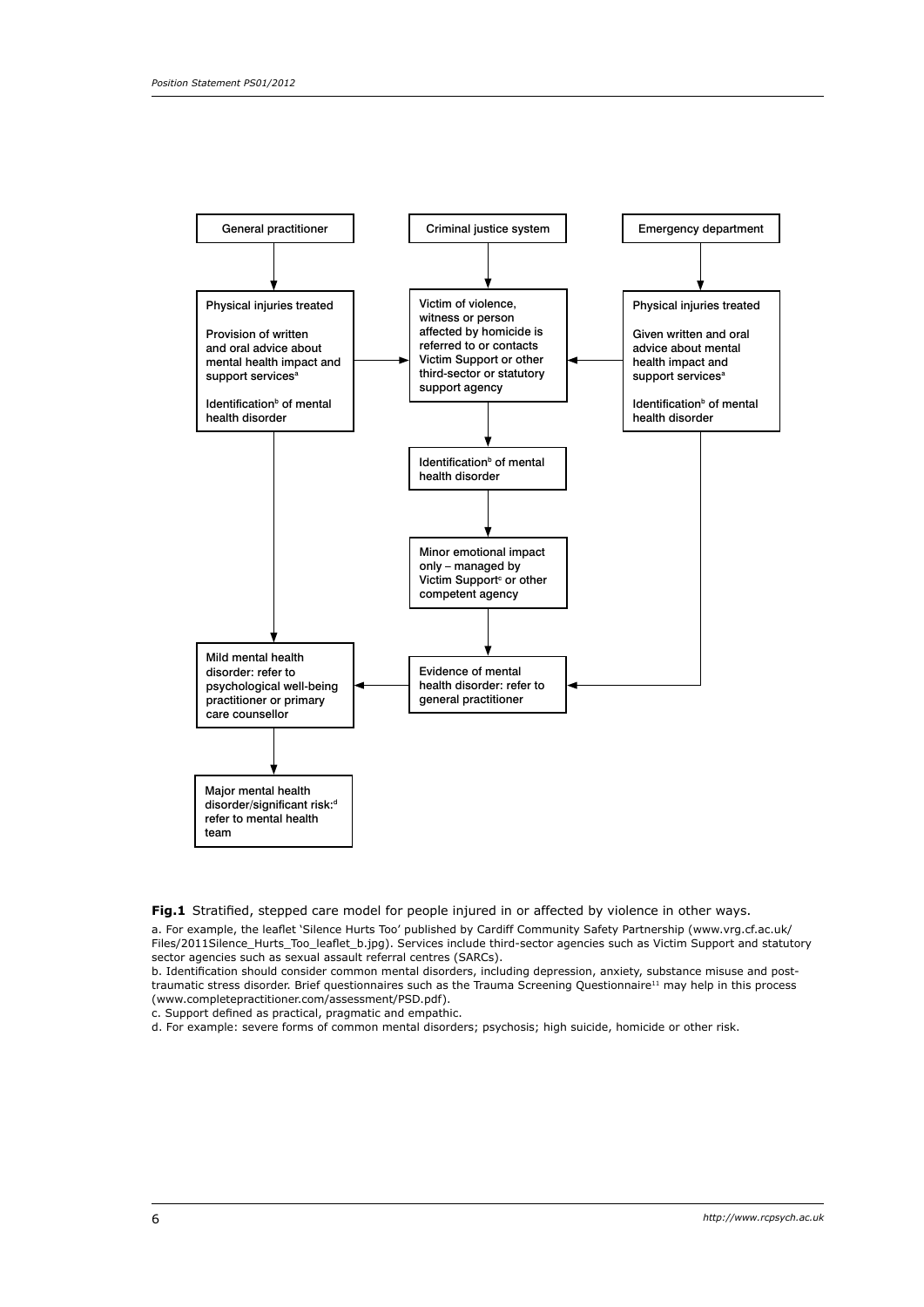# Recommendations

- 1 Health and criminal justice professionals and agencies, including thirdsector organisations, should integrate their efforts to pre-empt, identify and reduce the impact of violence on mental health. This position statement describes specific collaborations and a service framework to achieve this, based on a stratified, stepped model of care.
- 2 The management of mental health disorders caused by and associated with violence should take account of comorbid conditions as well as PTSD.
- 3 Identification of acute stress disorder and PTSD is important; early intervention reduces the risk of chronic PTSD.
- 4 Formal mental health screening and triage in primary care and in emergency departments of people exposed to traumatic events is inefficient and wasteful and should not be instituted.
- 5 Victim Support and other competent statutory and third-sector personnel should refer victims and others affected by violence who demonstrate signs of mental ill health to primary care health professionals for further assessment.
- 6 Psychiatrists should identify and implement ways in which the pathway described here can be facilitated in their services, for example through training of healthcare and well-being teams.
- 7 Health professionals who treat those affected by violence and the health services in which they work should be recognised as major contributors to and advocates for victim health and well-being.